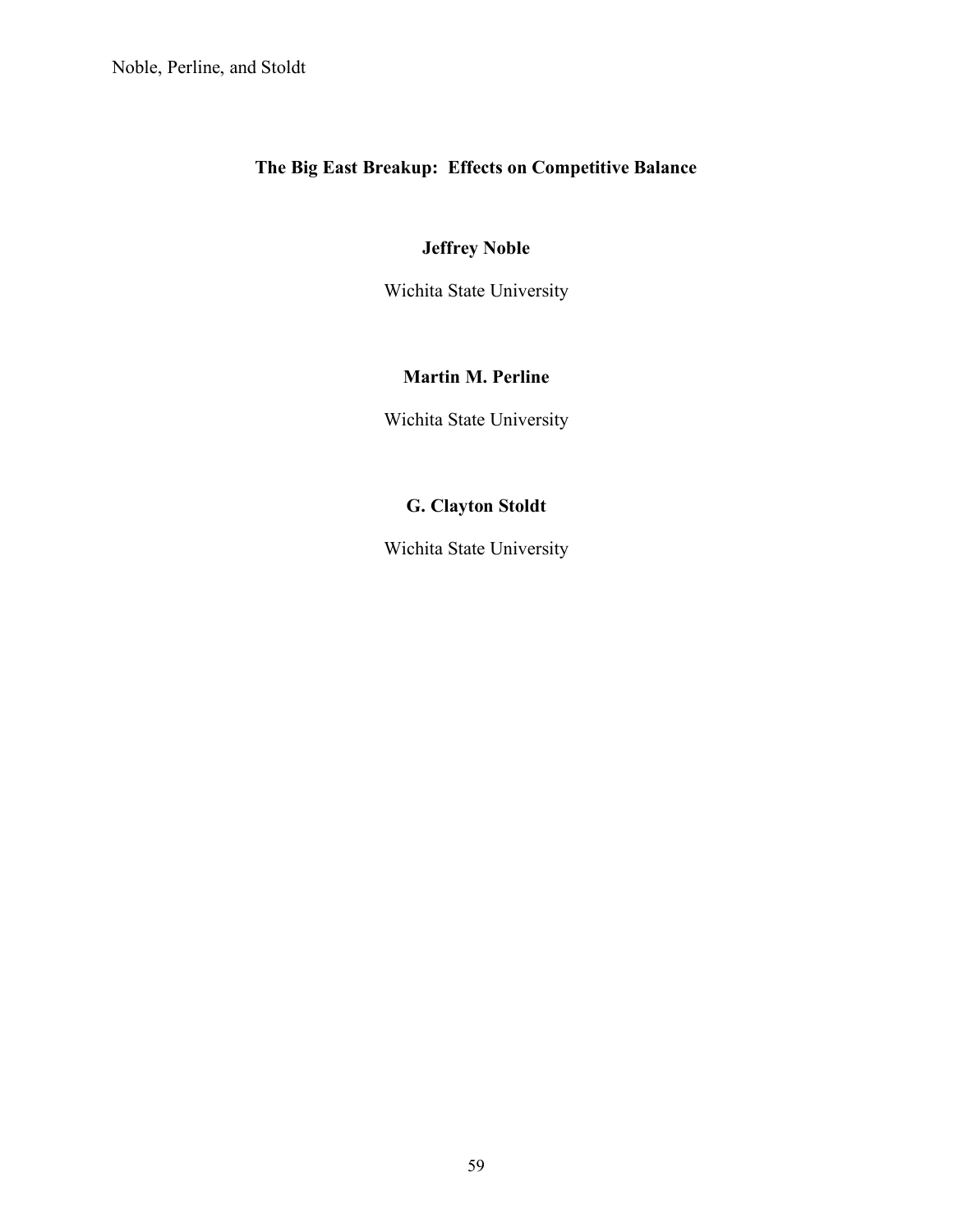## **Abstract**

Whereas much of the research on competitive balance deals with the addition of one or more members to a conference and compares the competitive balance before and after the addition(s), the authors of this study investigated competitive balance in men's basketball, using the extreme case of the breakup of the Big East Conference, which led to a reconstituted Big East Conference and the formation of the American Athletic Conference (AAC). Given that the reconstituted Big East Conference had basically chosen its members, whereas the AAC need to scramble around to replace its departing members, it was hypothesized that the reconstituted Big East Conference would have a more competitively balance conference than the newly formed AAC. Using the standard deviation, it was discovered that competition among men's basketball teams displayed more competitive balance in the reconstituted Big East conference than in the AAC.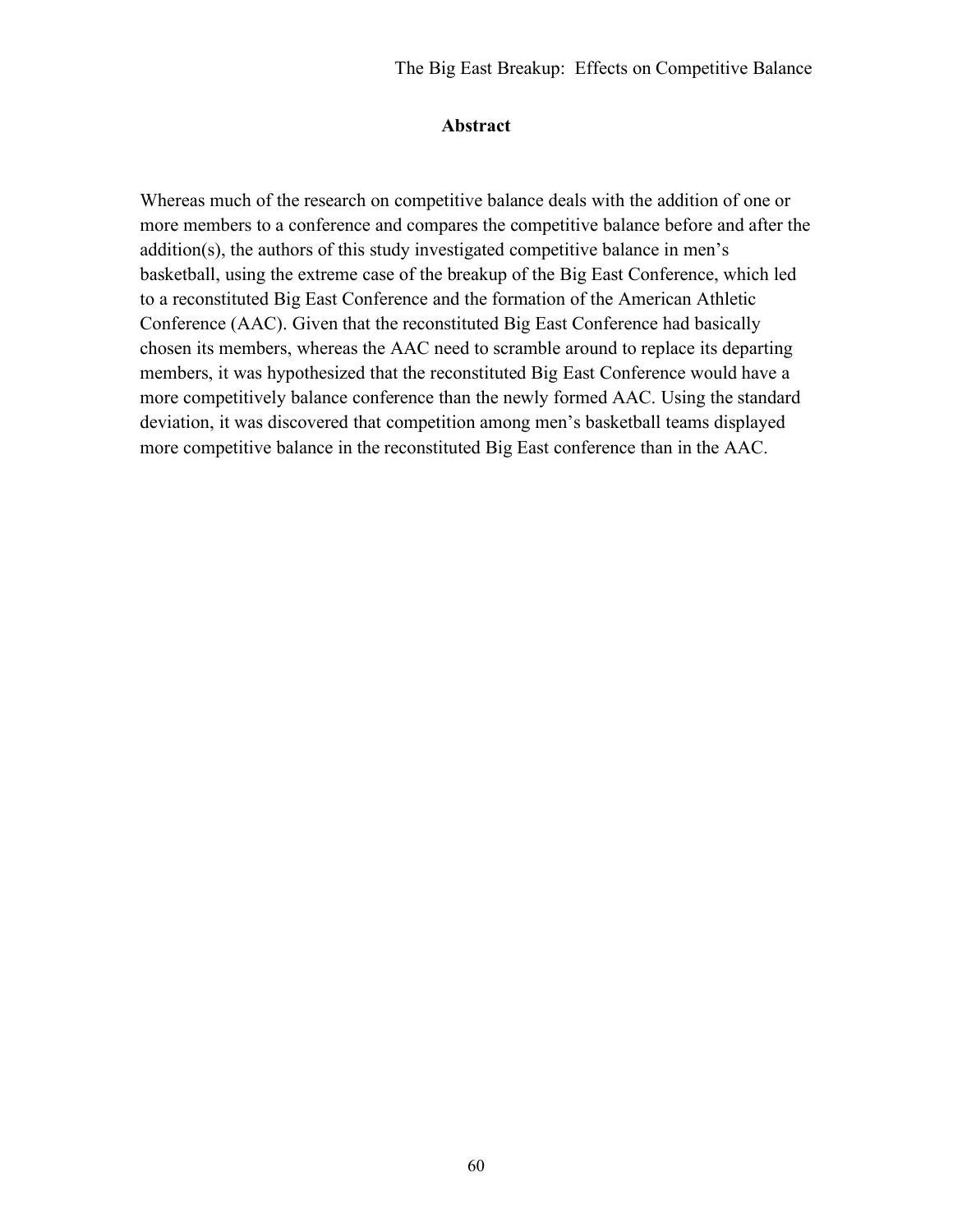## **The Big East Breakup: Effects on Competitive Balance**

Fan interest in competitive sports is linked, at least in part, to competitive balance (Depken & Wilson, 2006; El Hodiri & Quick, 1971; Jane 2016; Kesenne, 2006; Knowles, Sherony & Haupert, 1992; Paul &Wilson, 2015; Quick & Fort, 1992; Sanderson & Siegfried, 2003). Whether the games are professional or amateur, some degree of uncertainty regarding the outcome is necessary to sustain fan interest. Otherwise, fan attrition is likely, and thus a decrease in revenues from both attendance and media to the organizations (Ahn & Lee, 2014). Stated somewhat differently, it is of vital importance that for any sports league or conference, there is the necessity that there be some degree of competitive balance among the various teams. The importance of competitive balance was discussed as early as 1956 when Simon Rottenberg pointed out with the "uncertainty of outcome hypothesis" that successful leagues required some degree of parity. (Rottenberg, 1956).

At the professional level, measures such as revenue sharing, salary caps, and reverse order finish for draft choice attempt to bring about more competitive balance. At the college level, regulations imposed by the national governing organization, i.e., NCAA, NAIA, have attempted to promote competitive balance with rules and regulations such as scholarship limits, prohibitions against extra benefits offered to student athletes, etc. (Rhoads, 2004). Conferences also play a role in promoting competitive balance. And as conferences seek to maximize their revenue potential via changes in membership, changes in competitive balance may be expected (Rhoads, 2004). Most commonly in college sports, football and men's basketball are primary drivers of conference and member revenue (e.g., ticket sales, television rights fees). Therefore, the need for competitive balance, particularly in those two sports, is an important consideration whenever changes in conference membership are considered. Arguably, much of the conference realignment over the past few years can be linked to competitive balance.

In order to shed light on this issue we investigated the extreme case of the breakup of the Big East Conference which led to a reconstituted Big East Conference, and the formation of the American Athletic Conference. In this case seven schools which were members of the original Big East Conference broke off (Georgetown, Marquette, Villanova, Providence, St. John's, Seton Hall and De Paul), added three additional schools (Creighton, Xavier, and Butler), and started their own conference. Ironically, the name the Big East Conference, remained with these schools, while the remaining schools became the American Athletic Conference. Meanwhile before the start of the 2013-14 season three schools left the new AAC (Pittsburgh, Syracuse, and Notre Dame), and five were added (Memphis, Southern Methodist, Houston, Central Florida, and Temple). Then before the start of the 2014-15 season Louisville and Rutgers also departed the conference.

To the extent that conference realignments are at least partially driven to achieve greater competitive balance, it could be suggested that the breakaway institutions, i.e., reconstituted Big East, (hereafter referred to merely as the Big East) could "cherry pick" those institutions which would permit them to achieve this goal. On the other hand, the AAC, those institutions remaining in the original Big East, needed to scramble to find replacements for the departing schools in order to maintain a viable conference, and consequently, would have a more difficult time achieving competitive balance. Thus, one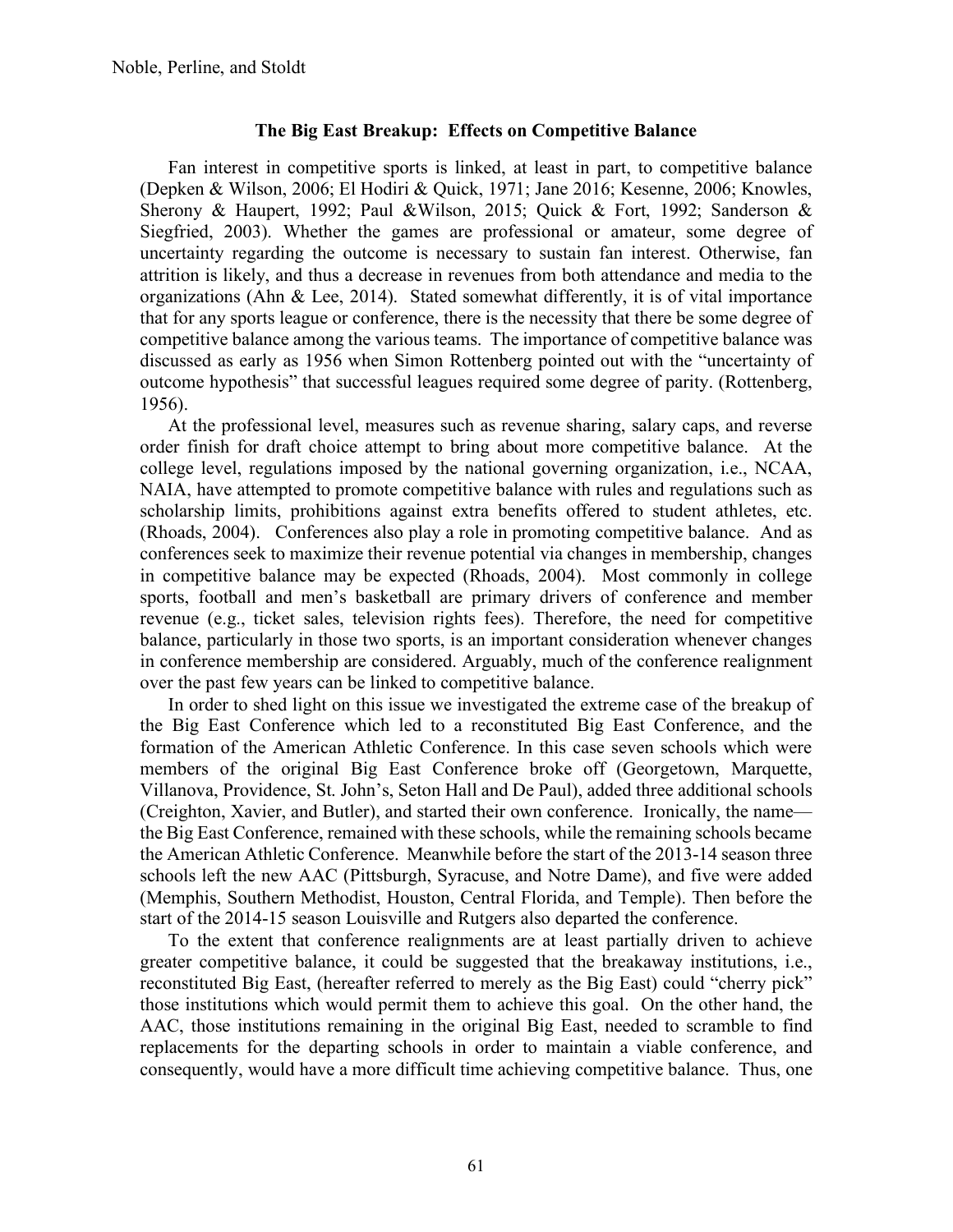could hypothesize that the Big East should have a more competitively balanced conference than the AAC.

## **Literature Review**

#### **The Big East and American Athletic Conferences**

The original Big East Conference was formed in 1979, initiated by the NCAA's newly imposed in-season scheduling requirements for men's basketball. The athletic directors of Syracuse, Providence, Georgetown, and St. John's met with the intention to establish a conference of schools situated in northeastern United States. They invited Boston College, Connecticut, Holy Cross, Rutgers, and Seton Hall to join in the formation of the new conference, but Rutgers and Holy Cross declined (Crouthamel, 2000). By 1982, Villanova and Pittsburgh had joined, and the conference maintained those nine members for roughly the next decade (Gall, 2013).

Primarily a basketball conference, the Big East began to sponsor football in 1991 with the addition of Miami, Rutgers, Temple, Virginia Tech, and West Virginia. This essentially divided the conference into "football" and "non-football" schools, which over time created instability amongst the institutions. In 2003, three of the "football" schools – Boston College, Miami, and Virginia Tech – left the Big East to join the Atlantic Coast Conference (ACC), while five schools left Conference USA (Louisville, Cincinnati, DePaul, Marquette, South Florida) to join the Big East (Gall, 2013).

Beginning in 2010 and continuing through 2013, the Big East, like many conferences during that period, experienced numerous changes. Overall, 13 schools – mostly programs with Football Bowl Subdivision (FBS) teams, including West Virginia, Syracuse, and Pittsburgh – left to join other conferences (Gall, 2013). In 2013 the remaining non-FBS schools (DePaul, Georgetown, Marquette, Providence, Seton Hall, St. Johns, Villanova) broke away from the conference as a group. Initially labeled the Catholic 7, they later negotiated for the rights of the Big East name, along with the rights to hold their basketball tournament at Madison Square Garden (Harten, 2013). Joining them in the new Big East Conference were Creighton, Butler, and Xavier.

The remaining FBS schools (Cincinnati, Connecticut, and South Florida) joined up as the newly formed American Athletic Conference (AAC), which eventually included Central Florida, East Carolina, Houston, Memphis, Navy, Southern Methodist, Temple, Tulsa, and Tulane (McMurphy, Katz & O'Neal 2012). The AAC underwent another change in membership in 2014-15. Louisville left to join the Atlantic Coast Conference, and Rutgers departed for the Big 10. Meanwhile Tulsa, Tulane, and East Carolina left Conference USA to join the AAC.

## **Competitive Balance in College Basketball**

The majority of competitive balance-related studies in college athletics have focused on football. However, a number of researchers have examined various dimensions of competitive balance in men's basketball. In an analysis of membership changes in the Western Athletic and Mountain West conferences over a 40-year period, Rhoads (2004) considered the influence of men's basketball in driving conference realignment. The rationale for this study was that previous researchers such as Fort and Quick (1999) had focused on football as a driver of churning among college conferences. Rhoads accounted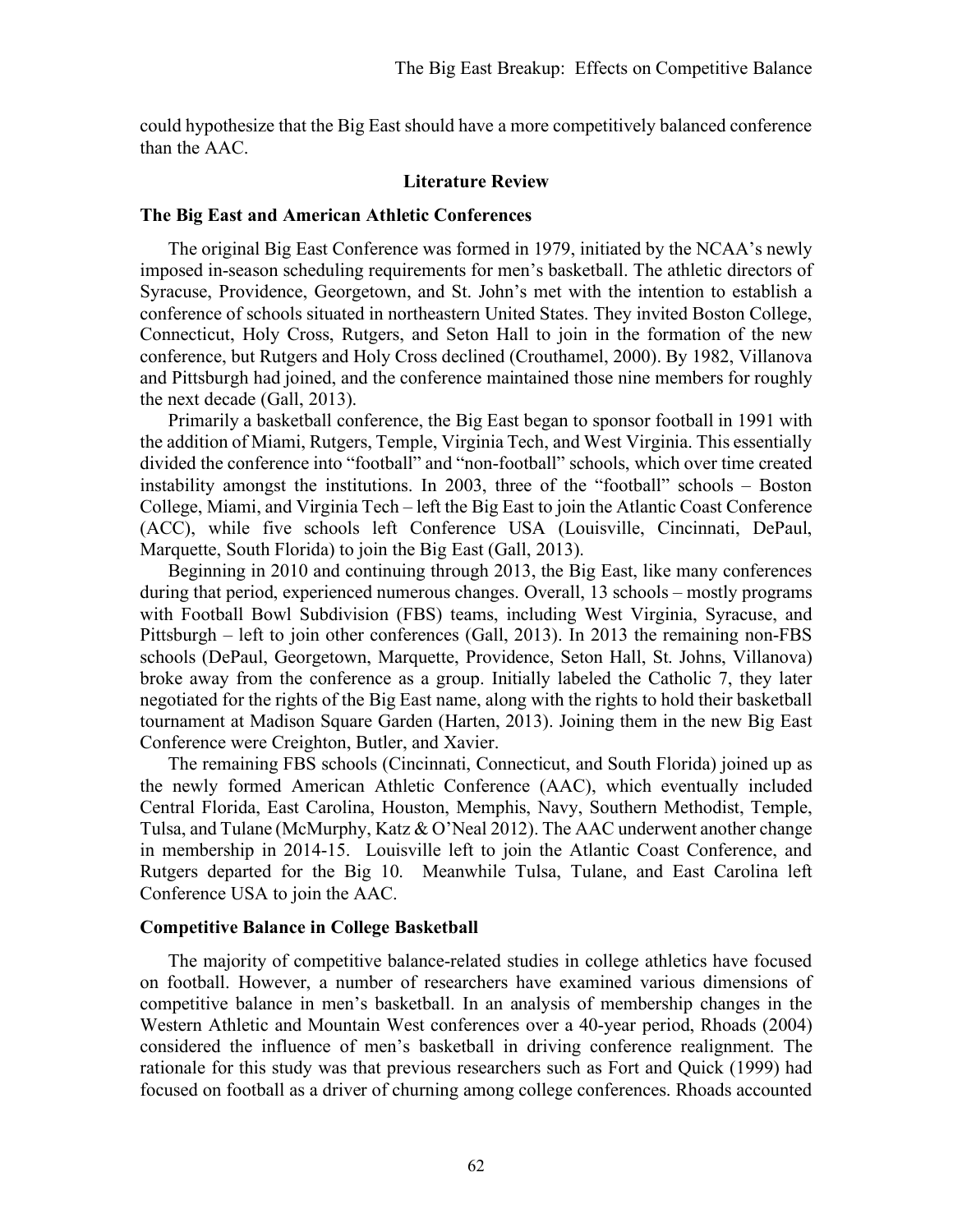for the impact of football in the analysis. The resultant conclusion was that while changes in conference membership led to enhanced competitive balance in football, the same was not true of men's basketball.

Perline and Stoldt (2007) compared levels of competitive balance between men's basketball and women's basketball in the Missouri Valley Conference (MVC). Noting that men's basketball tends to generate more revenue than women's basketball, they hypothesized that higher levels of competitive balance would be found in the men's game. Analysis of data from a 10-year period supported this hypothesis with three different measures, including the standard deviation of winning percentages, indicating more competitive balance in MVC men's basketball than women's. The MVC was also the focus of a study by Perline and Stoldt (2008), which examined changes in competitive balance before and after the 1992 merger of the Gateway Collegiate Athletic Conference with the MVC. Using the same set of measures as in their previous study of the MVC, the authors found mixed results with arguably a slight gain in competitive balance after the merger.

Treber, Levy and Matheson (2013) compared competitive balance between men's and women's basketball in national championship tournaments. Using measures from NCAA tournaments such as margin of victory and winning percentage by seed levels, they too found greater competitive balance in men's basketball than women's at the Division I level. In a related finding, Treber et al reported that competitive balance in the men's tournament had improved when comparing the 1952-1981 and 1982-2011 time periods.

Perline, Noble and Stoldt (2017) conducted an additional study comparing competitive balance in men's and women's basketball programs, this time focusing on the Power 5 conferences, as commonly referenced. In their analysis of data from five years of competition, the authors employed multiple measures of competitive balance, including the standard deviation of winning percentages and actual standard deviation/ideal standard deviation ratio. Their findings again indicated higher levels of competitive balance in men's basketball, an expected result, the authors argued, given typically higher levels of revenue associated with the men's sport.

#### **Methods**

## **Measuring Competitive Balance**

In order to measure competitive balance researchers have relied on several statistical approaches, depending on whether the analysis was measuring "within season", or "between season" variation. Possibly the method most often used to measure competitive balance in a conference within a given season, which is what is attempted in this analysis, is the standard deviation (Leeds  $&$  Von Allmen, 2014). This statistic measures the average distance that observations lie from the mean of the observations in the data set.

In any conference game absent a tie, there will be one winner and one loser. Therefore, within conference competition, the mean winning percentage will always be .500. Analysis of the dispersion of team standard deviations around the conference mean provides perspective regarding competitive balance. If every team had a winning percentage of .500, the standard deviation would be zero and the highest possible level of competitive balance would exist.

The less dispersion of winning percentages around the mean, the lower the standard deviation and the higher the competitive balance While there are other methods used to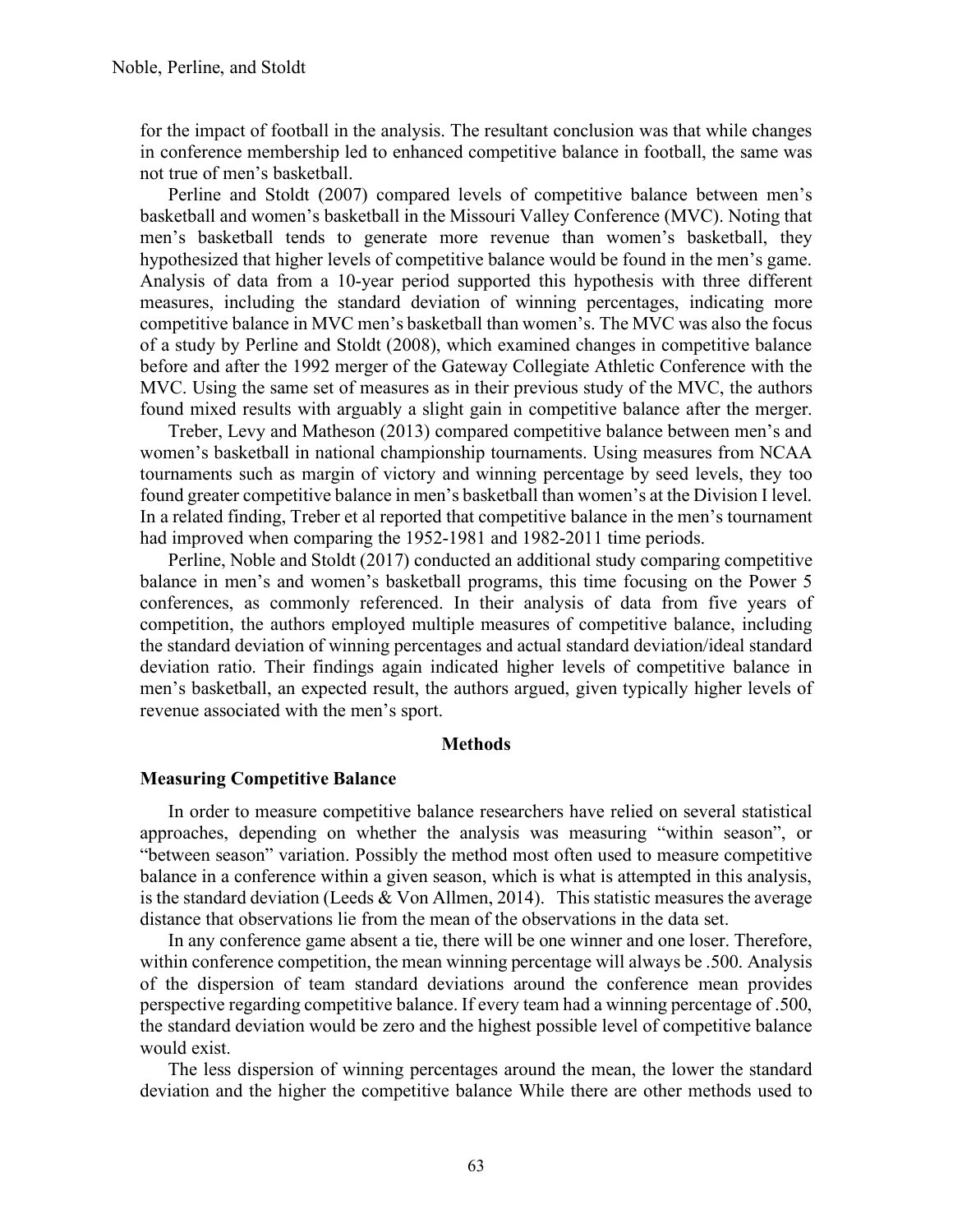measure competitive balance, (e.g., Barra, 2002), the standard deviation appears to be the one most often chosen.

## **Standard Deviation Formula**

The formula for the standard deviation of winning percentages is as follows:

$$
\sigma = \sqrt{\frac{\Sigma (WPCT - .500)^2}{N}}
$$

where the WPCT is the winning percentage of each team in the conference for a given year, .500 is the average winning percentage for all teams for that year, and N is the number of teams in the league.

For comparative purposes one could calculate an ideal standard deviation which would be a situation where each team had a 0.5 chance of winning each game. In our case one could see how far from the ideal, the actual standard deviation varied. The equation is

$$
\sigma = 0.5 / \sqrt{N}
$$

where .5 indicates that each team has a 0.5 probability of winning, and G is the number of games each team plays.

## **Results and Discussion**

Tables 1-2 display the winning percentages for the conferences under consideration. Table 3 displays the standard deviations for the respective conferences.

Table 1

|               |    | 2013-14 |            |                | 2014-15                      |            |                 | 2015-16 |            |                 | 2016-17 |            |
|---------------|----|---------|------------|----------------|------------------------------|------------|-----------------|---------|------------|-----------------|---------|------------|
| Teams         | W  | L       | <b>PCT</b> | W              | L                            | <b>PCT</b> | W               | L       | <b>PCT</b> | W               | L       | <b>PCT</b> |
| Villanova     | 16 | 2       | .889       | 16             | 2                            | .889       | 16              | 2       | .889       | 15              | 3       | .833       |
| Creighton     | 14 |         | 4.777      | $\overline{4}$ |                              | 14 .222    | 9               | 9       | .500       | 10              | 8       | .556       |
| Providence    | 10 | 8       | .556       | 11             | $7\phantom{.0}\phantom{.0}7$ | .611       | 10              | 8       | .556       | 10              | 8       | .556       |
| Xavier        | 10 | 8       | .556       | 9              | 9                            | .500       | 14              | 4       | .778       | 9               | 9       | .500       |
| St. John's    | 10 | 8       | .556       | 10             | 8                            | .556       | $\mathbf{1}$    | 17      | .056       | $7\overline{ }$ | 11      | .389       |
| Marquette     | 9  | 9       | .500       | 4              |                              | 14 .222    | 8               |         | 10 .444    | 10              | 8       | .556       |
| Georgetown    | 8  |         | 10 .444    | 12             | 6                            | .667       | $7\overline{ }$ |         | 11 .389    | 5 <sup>5</sup>  | 13      | .278       |
| Seton Hall    | 6  |         | 12 .333    | 6              |                              | 12 .333    | 12              | 6       | .667       | 10              | 8       | .556       |
| <b>Butler</b> | 4  |         | 14 .222    | 12             | 6                            | .667       | 10              | 8       | .556       |                 |         |            |

## Big East Conference Standings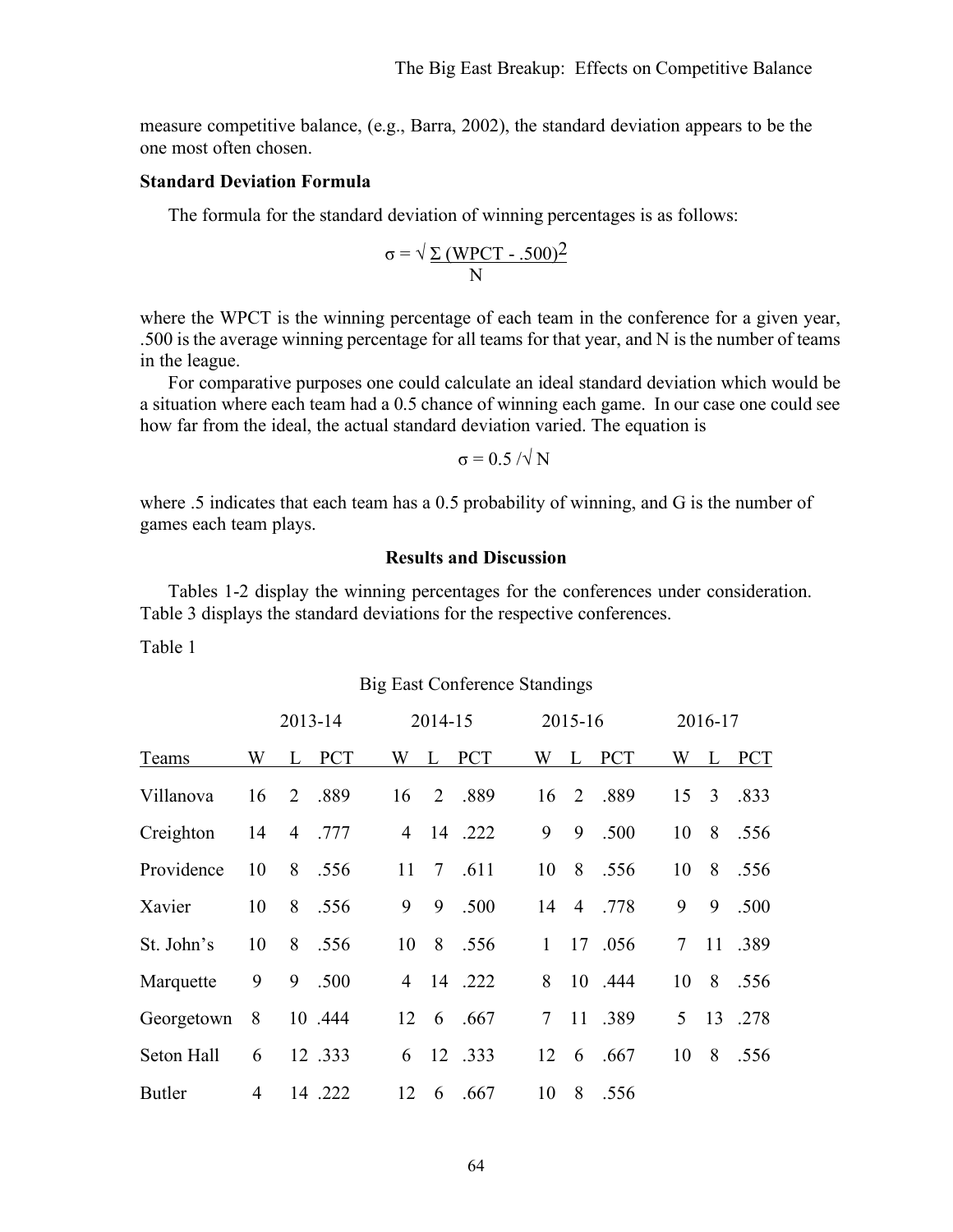Noble, Perline, and Stoldt

| De Paul<br>3 15 166 | 6 12 .333 3 15 .166 |  |  |  |
|---------------------|---------------------|--|--|--|
|---------------------|---------------------|--|--|--|

Table 2

|              |    |         |            |                |         |            | American Athletic Conference Standings |                |            |                |                |         |
|--------------|----|---------|------------|----------------|---------|------------|----------------------------------------|----------------|------------|----------------|----------------|---------|
|              |    | 2013-14 |            |                | 2014-15 |            |                                        | 2015-16        |            |                | 2016-17        |         |
| Teams        | W  | L       | <b>PCT</b> |                | W L     | <b>PCT</b> |                                        | W L            | <b>PCT</b> | W              |                | L PCT   |
| Louisville   | 15 | 3       | .833       |                |         |            |                                        |                |            |                |                |         |
| Cincinnati   | 15 | 3       | .833       | 13             | 5       | .722       | 12                                     | 6              | .667       | 16             | $\overline{2}$ | .889    |
| Connecticut  | 12 | 6       | .667       | 10             | 8       | .556       | 11                                     | $\overline{7}$ | .611       | 9              | 9              | .500    |
| Memphis      | 12 | 6       | .667       | 10             | 8       | .556       | 8                                      | 10             | .444       | 9              | 9              | .500    |
| S. Methodist | 12 | 6       | .667       | 15             | 3       | .833       | 13                                     | 5              | .722       | 17             | $\mathbf{1}$   | .944    |
| Houston      | 8  |         | 10 .444    | $\overline{4}$ |         | 14 .222    | 12                                     | 6              | .667       | 12             | 6              | .667    |
| Rutgers      | 5  |         | 13 .278    |                |         |            |                                        |                |            |                |                |         |
| C. Florida   | 4  |         | 14 .222    | 5              |         | 13 .278    | 6                                      |                | 12 .333    | 11             | $\tau$         | .611    |
| Temple       | 4  |         | 14 .222    | 13             | 5       | .722       | 14                                     | $\overline{4}$ | .778       | $\overline{7}$ | 11             | .389    |
| S. Florida   | 3  |         | 15 .167    | 3              | 15      | .167       | $\overline{4}$                         | 14             | .222       | 1              | 17             | .056    |
| Tulsa        |    |         |            | 14             | 4       | .778       | 12                                     | 6              | .667       | 8              |                | 10 .444 |
| Tulane       |    |         |            | 6              | 12      | .333       | 3                                      | 15             | .167       | $\overline{3}$ | 15             | .167    |
| E. Carolina  |    |         |            | 6              | 12      | .333       | $\overline{4}$                         | 14             | .222       | 6              | 12             | .333    |

Table 3

*Standard Deviations for Conferences*

|          | <b>Standard Deviation</b> |         |         |         |         |  |  |  |  |  |  |
|----------|---------------------------|---------|---------|---------|---------|--|--|--|--|--|--|
|          | 2013-14                   | 2014-15 | 2015-16 | 2016-17 | Average |  |  |  |  |  |  |
| Big East | .213825                   | 208063  | .242126 | .190853 | .213717 |  |  |  |  |  |  |
| AAC      | .249664                   | 230858  | .217106 | .259377 | .239251 |  |  |  |  |  |  |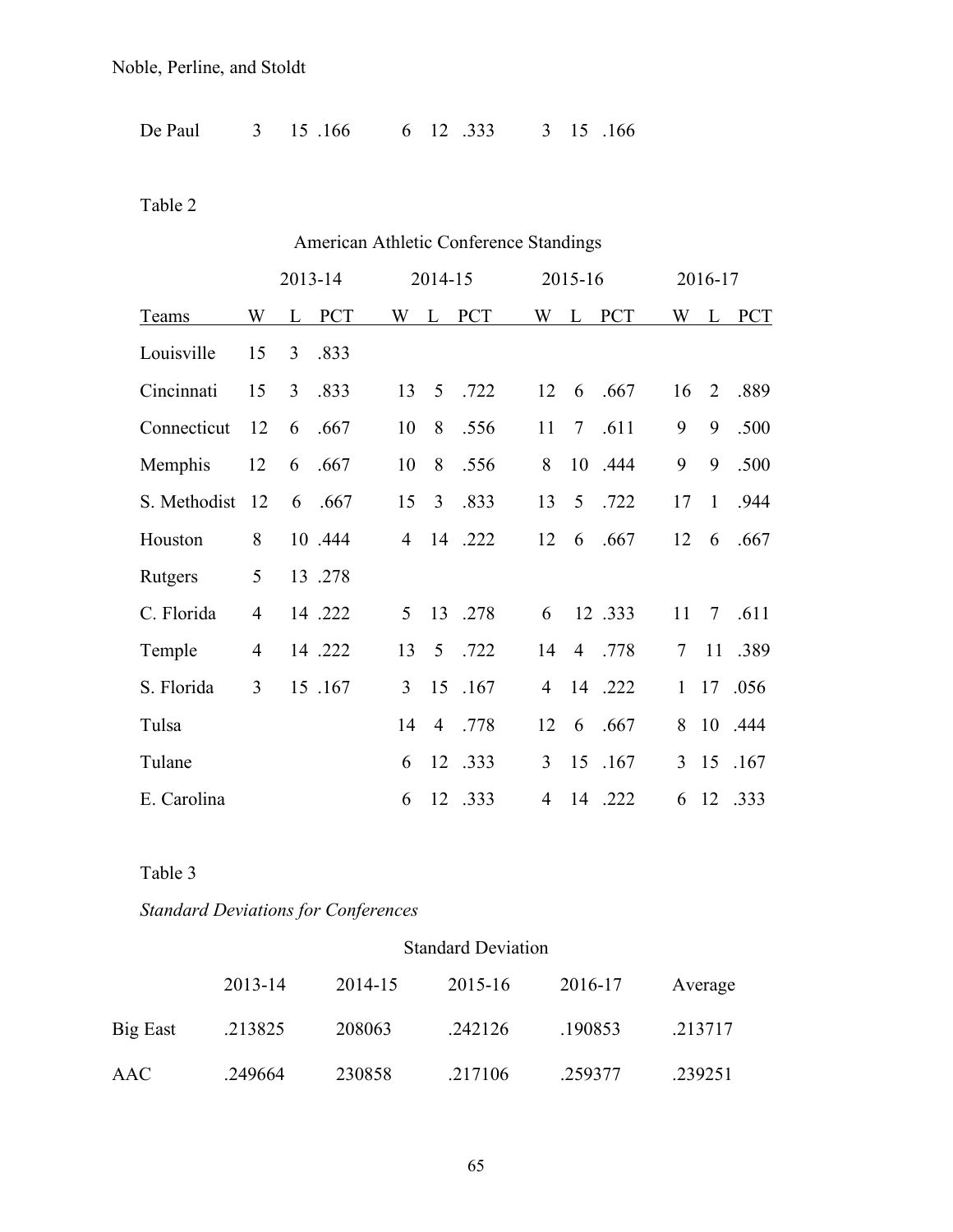As indicated in table 3 for the 2013-14 season, the lowest standard deviation, and thus the most competitively balanced was the Big East with a standard deviation of .214. For the AAC the standard deviation was .250. When comparing the standard deviation for the Big East and the AAC, our expectations were realized. Indeed, the difference in the standard deviation was approximately fifteen percent lower for the Big East. As indicated above this result was not surprising given the fact that the Big East was able to basically pick the teams they wanted in the conference, whereas the AAC was left somewhat scrambling to put together a viable conference after losing seven member of the original Big East conference, and an additional five members before the start of the 2014-15 season. When compiling data for the 2014-15, we found our results were similar to the 2013-14 season with the Big East again having a considerably lower standard deviation than the AAC. In the case of the Big East the standard deviation was .208, and for the AAC it was .231, an approximate 10% differential. Interestingly enough, the change in membership had minimal effect on the conference competitive balance since Louisville was on the high end and Rutgers on the low end of the 2013-14 standings, whereas the replacements found Tulsa on the high end of the 2014-15 standings with both Tulane and East Carolina on the low end.

When comparing the standard deviation of the two conferences for the 2015-16 season the results were somewhat surprising, given our original hypothesis**.** In this case the AAC had a lower standard deviation, i.e., more competitive balance than the Big East. The standard deviation for the former was.217, whereas the standard deviation for the Big East had risen to .242. Since there were no changes in membership in either conference during this season, there was no explanation that immediately stood out to explain this conclusion. While there were differences in the actual standings, there were relatively few teams that significantly changed their position in the standings. While the deviation in 2015-16 was somewhat surprising, data for the 2016-17 season tended to once again re-enforce the original hypothesis. In that season the Big East had its lowest standard deviation over the four-year period, .191, whereas the AAC had a standard deviation of .259 its highest over the period studied.

In order to avoid the peculiarities which can create deviations for a particular year, we also calculated a mean standard deviation over the four-year period since the breakup of the original Big East. Over the period 2013-14 to 2016-17 the average standard deviation of the Big East Conference was .214 compared to a standard deviation of .240 for the AAC. This was slightly more than a 12% differential for the four-year period, and supported the original hypothesis.

#### **Conclusions**

In general, using the standard deviation as our measure of competitive balance, our hypothesis that the Big East Conference would be more competitively balanced than the AAC was suggested by the data, as the Big East Conference was more competitively balance in three of the four years under consideration. The only instance in which the AAC had a more competitively balanced conference than the Big East was in 2015-16. The mean standard deviation over the four-year period studied was .214 for the Big East Conference, and .240 for the AAC.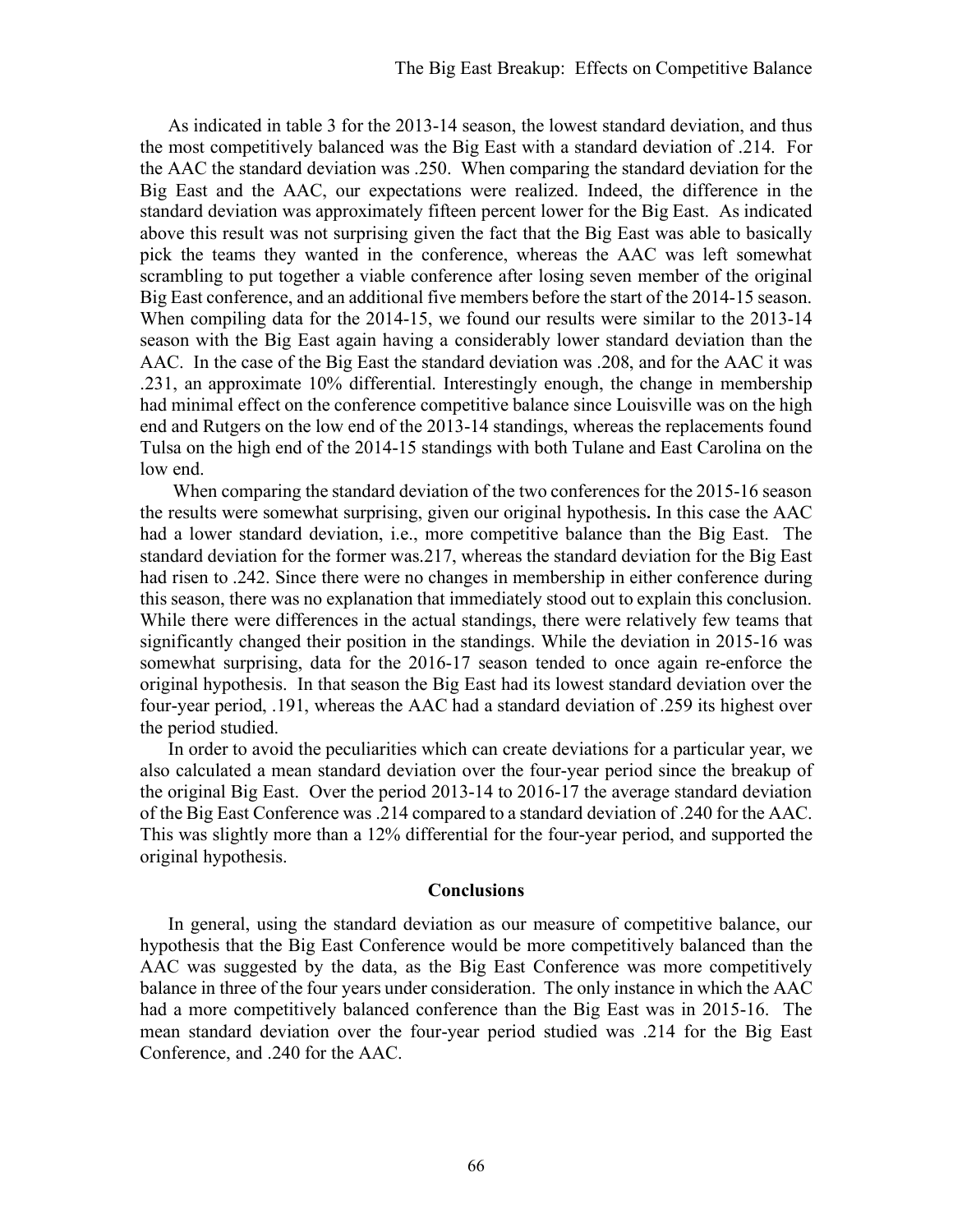## **Limitations**

Given the recent reconfiguration of the conferences under investigation, we could only test our hypothesis for four years. Assuming stable membership (a big assumption in the current climate) more robust analysis will be possible as seasons accrue.

In addition, variation in the conference schedules may be a limiting factor. Given the conference's size, not all AAC teams play the same within conference schedule each year or even year-to-year. It is not a true round-robin, as is sometimes the case with other conferences. Other factors such as injuries, etc. could influence our results. Unfortunately, it is almost impossible to account for all such possibilities.

Further and pertaining to realignment, it is important to recognize that competitive balance, or even related revenue potential, is not the only factor impacting membership decisions. Variables such as geography, academic classifications, and other factors may also be factors. However, given the links among competitive balance, fan interest and revenue, particularly for the sports of football and men's basketball, balance is an important issue. Since the Big East does not play football, it was impossible to test our hypothesis for that sport.

## **References**

- Ahn, C. S. & Lee, Y. H. (2014). Major League Baseball attendance: Long term analysis using factor models. *Journal of Sports Economics, 15* (5), 451-477.
- Barra, A. (2002). *Clearing the bases*. New York: St. Martin's Press.
- Crouthamel, J. (2000, December 8). A Big East history and retrospective (Part 1). Retrieved from http://cuse.com/sports/2001/8/8/history.aspx
- Depken II. C.A. & Wilson, D. (2006). Enforcement and competitive balance in college football. *The Southern Economic Journal, 72* (4), 826-845.
- El-Hodiri, M. & Quirk, J. (1971). An economic model of professional sports league. *Journal of Political Economy, 79* (6), 1302-1319.
- Fort, R. & Quick, J. (1999). The college football industry. In J. Fizel, E. Gustafson, & L. Hadley (Eds.). *Sport economics: Current research* (pp. 11-26). Westport, CT: Praeger.
- Gall, B. (2013, July 3). History of Big East realignment: Birth of the American Athletic Conference. Retrieved from http://athlonsports.com/college-football/history-big-eastrealignment-birth-american-athletic-conference
- Harten, D. (2013, March 5). Catholic 7 has framework to keep Big East name, MSG as tourney site. Retrieved from http://collegebasketball.nbcsports.com/2013/03/05/catholic-7-has-framework-to-keepbig-east-name-msg-as-tourney-site/
- Jane, W. (2016). The effect of star quality on attendance demand: The case of the National Basketball Association. *Journal of Sports Economics, 17*(4), 396-417.
- Kesenne,S. (2006) Competitive balance in team sports and the impact of revenue sharing. *Journal of Sport Management, 20*, 39-51.